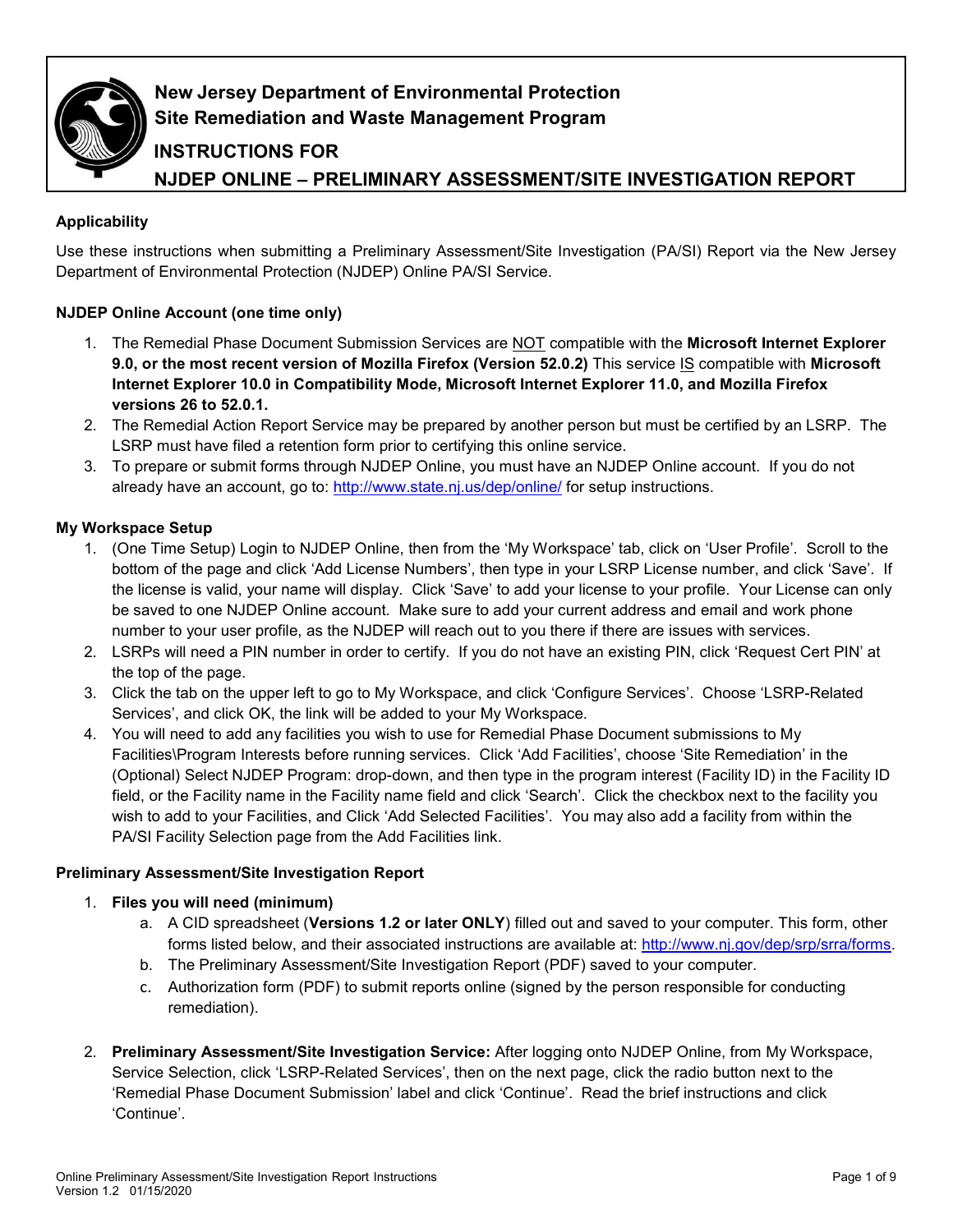- 3. **Facility Selection:** Choose one of the facilities you added to your profile by clicking a radio button on the left and click 'Continue'. You may add an additional facility by clicking the link at the bottom of the page.
- 4. **Case Selection:** Choose a case at that facility by clicking a radio button on the left and click 'Continue'.
- 5. **Submission Type Selection:** Under 'Preliminary Assessment (PA) Submissions' choose 'PASI' by clicking a radio button on the left and click 'Continue'. **Note:** Use this service when the PA and SI are complete for the entire site. Do not use this service if you conducted a PA and then SI for an unknown source investigation, instead use the PA and SI-AOC services.
- 6. **Submission Name:** The submission name field will be auto-populated using information from the Department's data management system. You may edit or rename the submission. Please note, the submission name field should contain sufficient useful information to reference the facility and this particular submission, such as Facility name in the future. Add any comments you wish to see associated with this individual service and click 'Continue'.
- 7. **Additional Site Information:** You cannot change or edit the information displayed under the 'Location Address' screen. It is possible that the name of the city may not match the name of the municipality. The name of the municipality (Incorporated name) where the taxes are paid should be used. You can only check this information for accuracy, and if the information needs to be changed or the address is incorrect, please contact Bureau of Case Assignment and Initial Notice at (609) 292-2943. You do have the ability to modify or add additional Blocks and Lots, if necessary. If there are no Block/Lots, click "I certify that a valid block lot combination does not apply for this project"

In the Coordinate Selection, you may change the X and Y coordinates if they are not correct. To change the coordinates, click on the "Undo Location" button, click on the map at the center of the site or the center of the facility (Moves the red X mark to a different location) and then click on the "Set Location" button, then choose the Center of the Site or the Center of the Facility from the Location Reference drop-down.

In the Location Confirmation Section, after you ensure that the location of the facility for this submission is correct, click on the radio button in front of the certification statement which indicates, "I hereby certify that the location of the property for which I am submitting this service is the same as the site location displayed above". Then, click 'Continue' to proceed.

8. **Contacts:** You must enter all contact information for the Person Responsible for Conducting the Remediation (Person Remediating). If the Responsible Party is the Person Remediating, you may copy the Responsible Party contact by clicking the 'Insert from Existing Contact(s)' drop-down and choosing a Responsible Party. Note that a \* indicates a required field. Click 'Add Number' if there is no phone number and add a number with a number type.

**Note:** If the Responsible Entity/Party tab displays, the fields will not be editable. If a change in the Responsible Entity/Party Contact information is required, contact Bureau of Case Assignment and Initial Notice at (609) 292-2943 or complete and submit the Site and Contact Information Update Form at: [http://www.nj.gov/dep/srp/srra/forms.](http://www.nj.gov/dep/srp/srra/forms)

9. **Case Inventory Document (CID) Upload:** You must upload the completed Case Inventory Document (CID) Excel spreadsheet via the PA/SI Service. Please ensure you are using the latest version of this form. Download the latest version of this form from the NJDEP Website: [http://www.nj.gov/dep/srp/srra/forms.](http://www.nj.gov/dep/srp/srra/forms)

To upload a file, click the 'Browse...' button and navigate to the CID spreadsheet, and click 'open'. It will take a few moments for the file to be uploaded. When complete, the browse button will disappear and the 'Continue' button will appear. If you would like to undo a particular upload, click the icon containing the 'x'.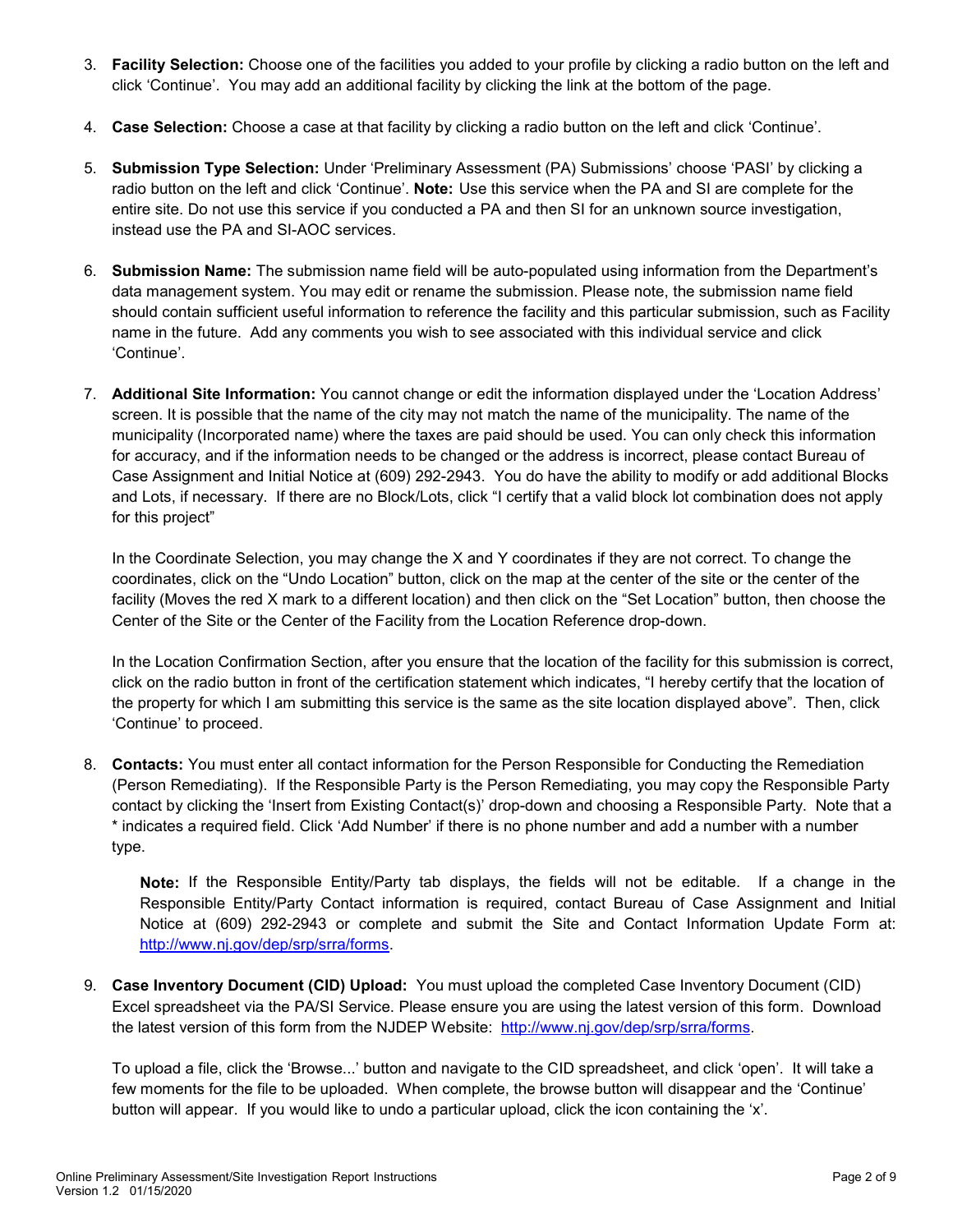- 10. **Case Inventory Document (CID) Upload Confirmation:** The first eight columns of the CID will display along with three additional columns. In the 'Included in Submission' column check each AOC that is covered in the report. The 'New AOC?' and 'Associate with Existing AOC' columns allow the CID AOCs to be matched with AOCs previously uploaded. If this is the first CID upload for the case, all the AOCs will be identified as new. If a CID has been uploaded in an online service previously, some or all CID rows will display 'System Found Match' in the Associate with Existing AOC' column. If the NJDEP service did not match a current AOC correctly with an AOC listed from a previous submission, match them by selecting 'No' in the 'New AOC?' column, and choose the AOC from the 'Associate with Existing AOC' dropdown. You can get a report of AOCs previously uploaded by clicking the 'AOC Report' link.
- 11. **AOC/Tank Relationship:** This page will only appear if an AOC is State or Federally Regulated Storage Tanks. On the AOC/Tank Relationship page, you will have the ability to associate AOCs from the uploaded CID to existing tanks in the NJDEP's UST Registration database. For any tank that is in an AOC, choose the AOC from the dropdown next to that tank.

**Note:** Each AOC option contained in the AOC dropdown window must be associated with at least one Tank prior to being able to continue with the service. Conversely, you are not required to make an AOC ID selection for all Tanks in the grid. For example, there may be five AOC ID's contained in the AOC dropdown window, and there may be 10 tanks generated in the grid. As long as you have associated every AOC in the dropdown window with at least one tank, then you will be able to continue with the service.

#### 12. **PA/SI Submission Scope**

**Site Use:** Add rows to list all the current and future uses that apply to the site. Note: If the site's current or future use is a residence, school, or childcare, please ensure it is listed here. If the correct site use is not listed here, important questions will not appear in subsequent services and the submission will be invalid.

#### **Case Type**

- Indicate if the remediation used public funds.
- Verify case types and add appropriate additional case types.

#### **Scope**

- Identify the total number of contaminated AOCs for your case (individually do not combine). This number refers to the entire case, not just contaminated AOCs addressed in this submission. When determining the total number of contaminated AOCs associated with this case please note the following:
	- a) An "Area of concern" means any location defined as such pursuant to the Technical Requirements for Site Remediation, at N.J.A.C. 7:26E-1.8 available at [http://www.nj.gov/dep/srp/regs/.](http://www.nj.gov/dep/srp/regs/)
	- b) AOCs that have been identified in a PA where it was determined no sampling is required should not be included.
	- c) Contaminated AOCs that have received a final remediation document (NFA/RAO) should not be included.
	- d) **Do** include contaminated AOCs that previously received a No Further Investigation (NFI) since they have not received a final remediation document.
- Identify the total number of contaminated AOCs addressed in this submission.
- Indicate if the Site Investigation is complete for potentially contaminated AOCs identified for this case. If "Yes":
	- ♦ Provide the date the Site Investigation was complete for all potentially contaminated AOCs associated with this case.
- Indicate if a well search has been conducted.
- Indicate if there are any potable wells within 200 feet of the contaminated AOC(s) or within 200 feet of the site boundary.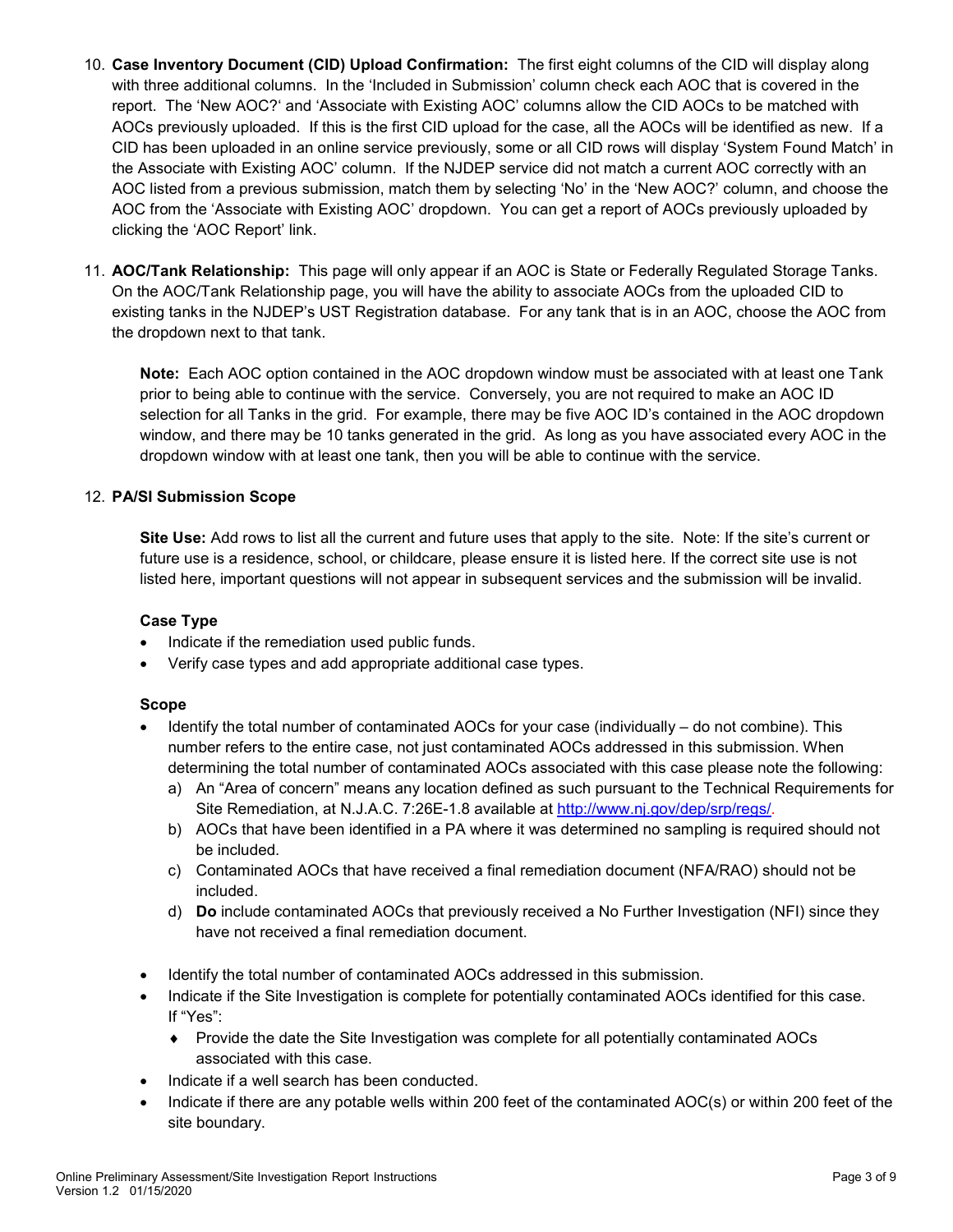- Identify the media(s) addressed in this submission: Soil/Groundwater/Mixed Media (Both Soil and GW) **Note:** Selection of the wrong choice for your remedial phase report will cause your submission to be invalid. The media controls the questions asked in the service. Select the appropriate media included in the Remedial Phase Report. If the Report included a site investigation for Soil and Ground Water AOCs, choose 'Mixed media'. Mixed media means anything other than soil alone or ground water alone.
- 13. **Additional Questions:** Answer the questions below. Choose the answer from the dropdown menu that reflects the current status for each Contaminant of Emerging Concern (CEC). These compounds are considered a contaminant of concern if they have been discharged to the environment. Additional information on CECs can be found at [https://www.nj.gov/dep/srp/emerging-contaminants/.](https://www.nj.gov/dep/srp/emerging-contaminants/)
	- What is the status of the investigation of 1,4-dioxane?
	- What is the status of the investigation of perchlorate?
	- What is the status of the investigation of per- and polyfluoroalkyl substances (PFAS), including but not limited to perfluorononanoic acid (PFNA), perfluorooctanoic acid (PFOA), and perfluorooctane sulfonic acid (PFOS) compounds?
	- What is the status of the investigation of  $1,2,3$ -trichloropropane  $(1,2,3$ -TCP $)$ ?

#### 14. **PA/SI Details**

**Note:** Not all fields will be displayed upon navigating into the PA/SI Detail pages; however, selected additional fields will be displayed based on your selection(s). Directions for questions, where needed, are displayed in blue text above the question.

#### a) **PA Details**

- Indicate if a site inspection was conducted. If "Yes,":
	- ♦ Provide the date of the most recent inspection.
- Provide all current and historic industrial, commercial, agricultural, or residential operations conducted at the site dating back to the time the site was naturally vegetated. Provide the name of the operator and operation start and end dates for each operation. For current site operations, leave the "Operation End Date" blank. Add additional rows as necessary.

**Regulated USTs:** If a federally regulated UST at the site is not registered or the tank status is not accurate, submit an updated UST Facility Certification Questionnaire to the NJDEP. The form is available at: [http://www.state.nj.us/dep/srp/forms/ust/.](http://www.state.nj.us/dep/srp/forms/ust/)

- Indicate if all regulated USTs on the site have been registered with the NJDEP.
- Indicate if all regulated USTs that have been closed have been delisted from the registration.
- Indicate if any USTs have been removed on or after September 4, 1990.
- Including this submission, indicate if an SI/RI report has been submitted for all USTs closed on or after September 4, 1990.

#### b) **SI Details**

- Indicate if a discharge has occurred from a federally regulated UST that has not received an NFA/RAO.
- Indicate if an environmentally sensitive natural resource (ESNR) is present on, adjacent to, or potentially impacted by the site.

If "Yes":

- ♦ Identify the location in the report of the site map showing the location of all ESNRs.
- ♦ Indicate if there are visible signs of impact/impairment (e.g., discolored media, stressed vegetation, discharge/spill, seeps, fish kill).
- ♦ Indicate if land use permits required to complete any of the investigative activities. If "Yes":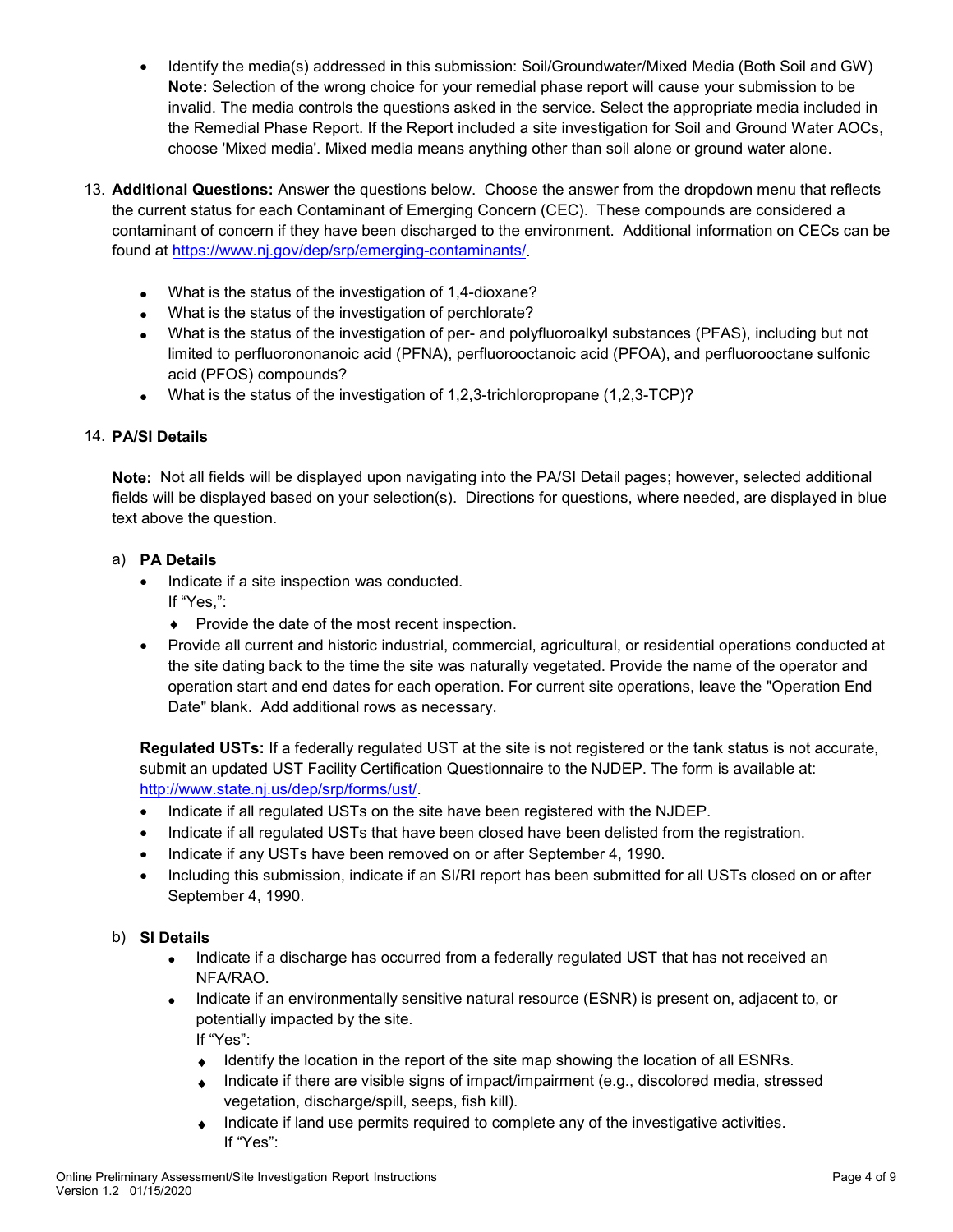- $\circ$  Provide the section/page(s) of the report where the land use permits are discussed.
- Indicate if there are any AOCs at which an SI was conducted and an RI/RA is not proposed.
	- If "Yes", answer the following questions:
	- ♦ Are any soil analytical results greater than the most stringent Direct Contact Soil Remediation Standards (DCSRS)?
	- ◆ Are any soil analytical results greater than the default Impact to Ground Water Soil Screening Levels (IGWSSL)?
	- ♦ Are any ground water analytical results greater than the Ground Water Quality Standards (GWQS)?
	- ♦ Are any Reporting Limits (RLs) greater than the applicable soil and/or ground water standards or screening levels?
	- ♦ Are any surface water analytical results greater than the most stringent Surface Water Quality Standards?
	- ♦ Are any sediment analytical results above the screening levels?
	- ♦ Are any soil analytical results greater than Soil Ecological Screening Criteria in an Environmentally Sensitive Natural Resource (ESNR)?
	- Are any analytical results above the vapor intrusion screening levels?
	- ♦ Did the SI demonstrate via background investigation per N.J.A.C. 7:26E-3.8 that contamination is naturally occurring?
	- ♦ Did the SI demonstrate via background investigation per N.J.A.C. 7:26E-3.9, that contamination is migrating onto this site?
	- ♦ Contamination is associated with an ongoing ISRA remediation not related to this investigation?

#### c. **PA/SI Detail – Soils**

**Soil Investigation** *(Displayed when media type is Soil or Mixed Media)*

- Indicate if soil contamination is present at levels greater than the Applicable Remediation Standards. If "Yes",
	- ◆ Select all of the 'Contaminated Soil Conditions' that apply by adding rows to the dropdown table.
- Indicate if historic fill is present. Information on Category 1 and Category 2 EPH is available at: [http://www.nj.gov/dep/srp/guidance/rs/#phc.](http://www.nj.gov/dep/srp/guidance/rs/#phc)
- Indicate if historic fill is present. Determine if historic fill is located on a site in accordance with N.J.A.C. 7:26E-3.12 and N.J.A.C. 7:26E-4.7 which limits the scope of both the remedial investigation and remedial action. Historic fill contaminant delineation is limited to the on-site property boundaries. Ground water delineation is limited when the extent of the historic fill is contained within the property boundaries. Additional information about Historic Fill is available at: [http://www.nj.gov/dep/srp/guidance/#historic\\_fill.](http://www.nj.gov/dep/srp/guidance/#historic_fill)

If "Yes":

- ♦ Indicate all of the types of evidence that support the presence of historic fill by adding rows to the dropdown table.
- ♦ Indicate if there are any other AOC's (i.e. location of discharge and any contaminants that may have migrated to the area) located within the defined boundaries of the historic fill. If "Yes":
	- $\circ$  Have the same contaminant type(s) (e.g. lead, arsenic, benzo(a)pyrene, etc.) characterized as being present in the historic fill been sampled for as a contaminant of concern at these colocated AOC's?

## d. **PA/SI Details – Ground Water**

#### **Ground Water** *(Displayed when media type is Ground water or Mixed Media)*

• Choose the appropriate Ground Water Classification(s) from the dropdown table. Add additional rows if necessary. Additional information about Ground Water Classifications is available at: [http://www.nj.gov/dep/wms/bwqsa/gwqs.htm.](http://www.nj.gov/dep/wms/bwqsa/gwqs.htm)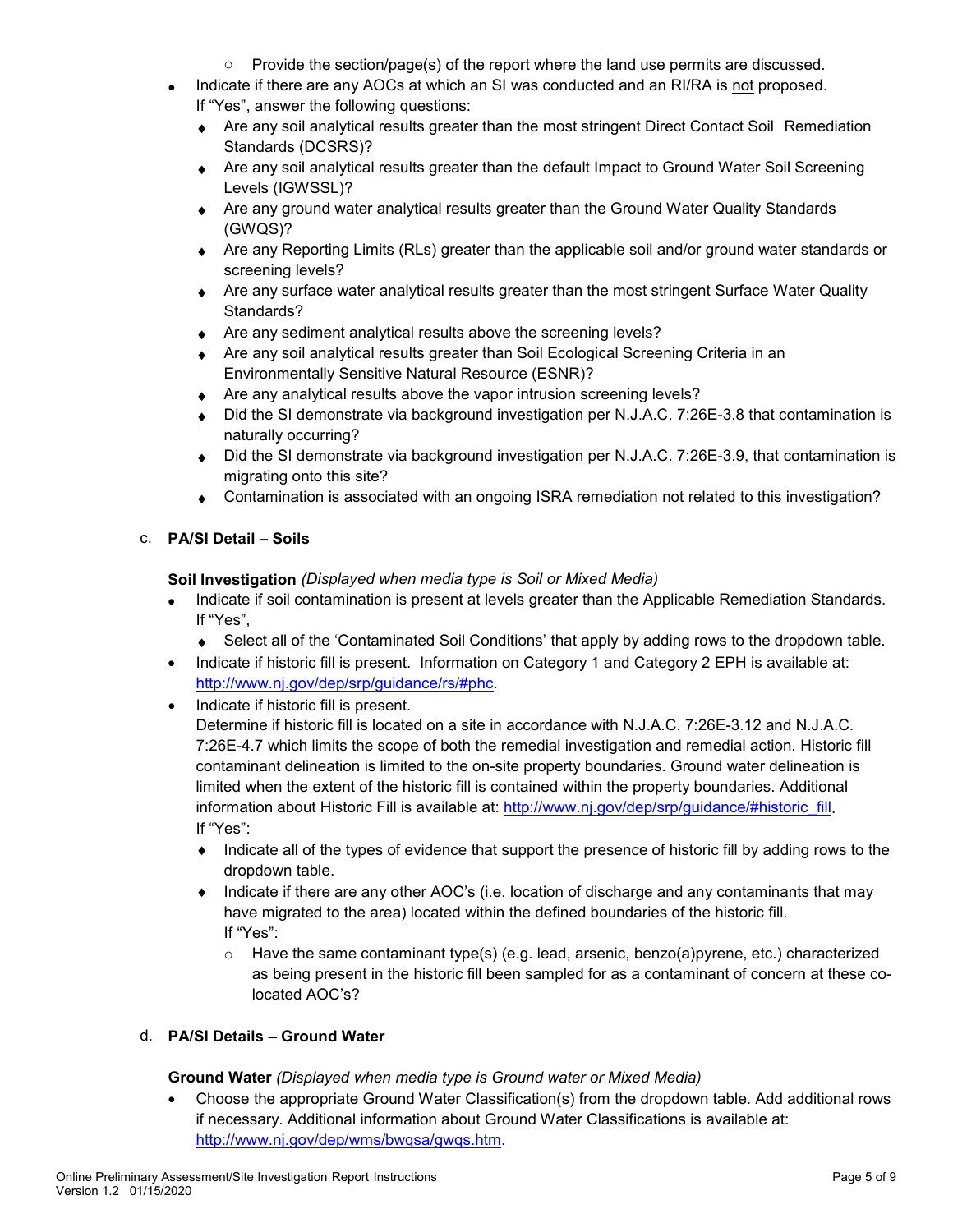- Indicate if any ground water concentrations are greater than the Applicable Remediation Standard. If "Yes":
	- ◆ Select all of the ground water conditions that apply by adding rows to the dropdown table. General guidance can be viewed at: [http://www.nj.gov/dep/srp/guidance.](http://www.nj.gov/dep/srp/guidance) Specific ground water remediation guidance can be viewed at: [http://www.nj.gov/dep/srp/guidance/index.html#pa\\_si\\_ri\\_gw.](http://www.nj.gov/dep/srp/guidance/index.html#pa_si_ri_gw)
- Indicate if contaminated ground water is present in the bedrock aquifer.
- Indicate if any contaminant levels in ground water exceed the Vapor Intrusion Screening Levels(VISL).

If "Yes":

- ♦ Indicate if a vapor intrusion investigation was conducted.
- ♦ Select all of the 'Vapor Intrusion Conditions' that apply by adding rows to the dropdown table.

#### e. **PA/SI Details - Applicable Remediation Standards**

#### **Applicable Remediation Standards**

Complete this section to identify Applicable Remediation Standards, including any compliance averaging, compliance options, and site specific standards that were utilized. The Remediation Standards rules and Basis and Background documents are available at: [http://www.nj.gov/dep/srp/guidance/rs/.](http://www.nj.gov/dep/srp/guidance/rs/)

On June 2, 2008, the NJDEP adopted new Soil Remediation Standards (N.J.A.C. 7:26D). For Phase In Guidance for Use of Remediation Standards, N.J.A.C. 7:26D, available at: [http://www.state.nj.us/dep/srp/guidance/rs/phasein.htm.](http://www.state.nj.us/dep/srp/guidance/rs/phasein.htm)

The ground water (N.J.A.C. 7:9C) and surface water (N.J.A.C. 7:9B) remediation standards were previously effective and are available at: [http://www.nj.gov/dep/wms/bwqsa/gwqs.htm.](http://www.nj.gov/dep/wms/bwqsa/gwqs.htm)

• Indicate if compliance averaging has been utilized to determine compliance with an exposure Pathway.

If "Yes":

- $\bullet$  Identify the specific pathway(s) and method(s) for which they were used by completing the dropdown table. Add rows as necessary. Additional information on compliance averaging can be found in the NJDEP Technical Guidance for the Attainment of Remediation Standards and Site-Specific Criteria available at: [http://www.nj.gov/dep/srp/guidance/#attainment\\_comp](http://www.nj.gov/dep/srp/guidance/#attainment_comp)
- Indicate if a compliance option has been utilized to determine compliance with the Impact to Ground Water (IGW) Pathway.

If "Yes":

- ♦ Identify all the Compliance Options used for the IGW Pathway by completing the dropdown table. Add rows as necessary. Guidance on compliance options can be found at: <http://www.state.nj.us/dep/srp/guidance/rs>
- Indicate if Site Specific Standards were used for the Impact to Ground Water Pathway. If "Yes":
	- ♦ Identify all the Site Specific Standards used for the IGW Pathway by completing the drop down table. Add rows as necessary. Guidance on the site specific impact to ground water soil remediation standards can be found at: [http://www.state.nj.us/dep/srp/guidance/rs/igw\\_intro.htm](http://www.state.nj.us/dep/srp/guidance/rs/igw_intro.htm)
	- ♦ Was the "Alternative or New Remediation Standard and/or Screening Level Application Form" submitted?
- Indicate if Alternative Remediation Standards were used for the Ingestion/Dermal Pathway. Guidance can be found at [http://www.state.nj.us/dep/srp/guidance/rs/.](http://www.state.nj.us/dep/srp/guidance/rs/) If "Yes":
	- Was the "Alternative or New Remediation Standard and/or Screening Level Application Form" submitted?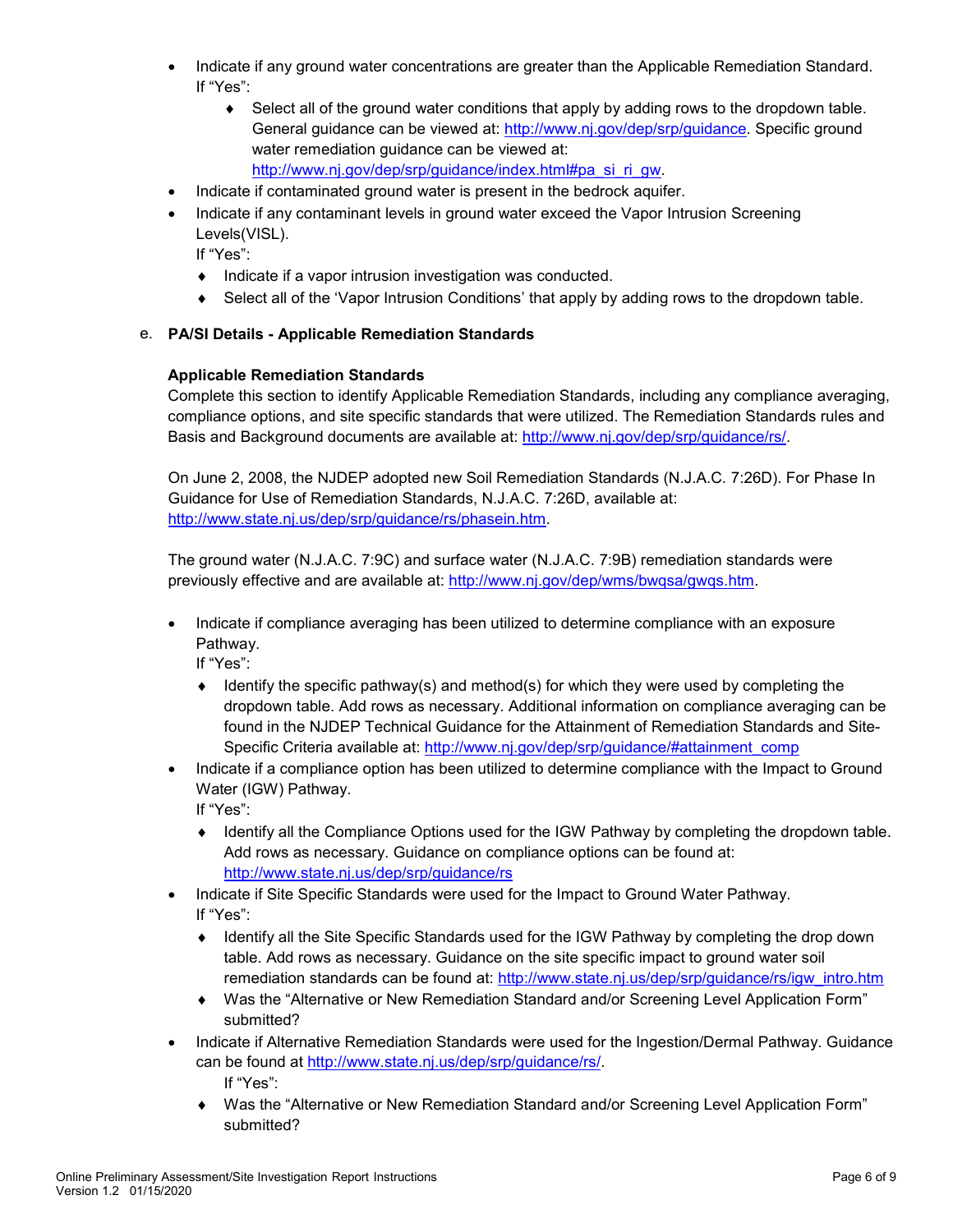- Indicate if Alternative Remediation Standards were used for the Inhalation Pathway. Guidance can be found at [http://www.state.nj.us/dep/srp/guidance/rs/.](http://www.state.nj.us/dep/srp/guidance/rs/) If "Yes":
	- ♦ Was the "Alternative or New Remediation Standard and/or Screening Level Application Form" submitted?
- Indicate if an interim soil remediation standard was proposed where a standard does not currently exist.

If "Yes":

- ♦ Was the "Alternative or New Remediation Standard and/or Screening Level Application Form" submitted?
- Indicate if a site-specific screening level was developed for the evaluation of the VI pathway, or if you are proposing an alternate vapor intrusion screening level.

If "Yes":

♦ Was the "Alternative or New Remediation Standard and/or Screening Level Application Form" submitted?

## f) **PA/SI Details – Miscellaneous**

#### **Miscellaneous**

- Indicate if ground water at the site is classified as a Class I Ground Water.
- Indicate if there is a potable well onsite.
- Indicate if dioxin has been detected in any site media. Answer "Yes" if dioxin was detected in soil, ground water, or sediment utilizing acceptable analytical methods. If dioxin was not included in the laboratory analysis, select "N/A".
- Indicate whether any new information has been generated during the current remedial phase that changes or contradicts any conclusions previously provided in reports. Provide specific details of any changes or corrections by adding an additional row and selecting "Other Information"; then include the description of new information in that row. Add all rows that are applicable.
- Indicate if a variance from the regulations has been implemented. If a variance from the Tech Rules, N.J.A.C. 7:26E, was initiated at any point in the investigation/remediation answer "Yes". For additional information on variances, see the Technical Requirements for Site Remediation N.J.A.C. 7:26E-1.7 at: [http://www.nj.gov/dep/rules/rules/njac7\\_26e.pdf.](http://www.nj.gov/dep/rules/rules/njac7_26e.pdf)

If "Yes":

- ♦ Complete the dropdown table by providing the page number of report where the rationale for the variance is provided and the citation from which the remediation has varied. Add additional rows as necessary.
- Indicate if the laboratory reporting levels below applicable remediation standards/screening levels required for the site.
- Indicate if any NFAs/RAOs have been issued for this site prior to this submission.
	- If "Yes," answer the following questions:
	- ♦ Does the site currently have a deed Notice?
	- ♦ Does the site currently have a Classification Exception Area (CEA)?
	- ♦ Has an order of magnitude evaluation been performed?
- 15. **Attachment Upload (Not the PA/SI Report yet)** The PA/SI itself is not uploaded here; the PA/SI Report is uploaded on the next page.

**Note:** If the required files are not submitted here (signed affidavit, and if applicable and Receptor Evaluation) they must be sent to the NJDEP on CD within 14 days or this submission will be deemed administratively incomplete, and will have to be resubmitted.

1. Click the dropdown list above 'Add Attachment' to add any optional attachments.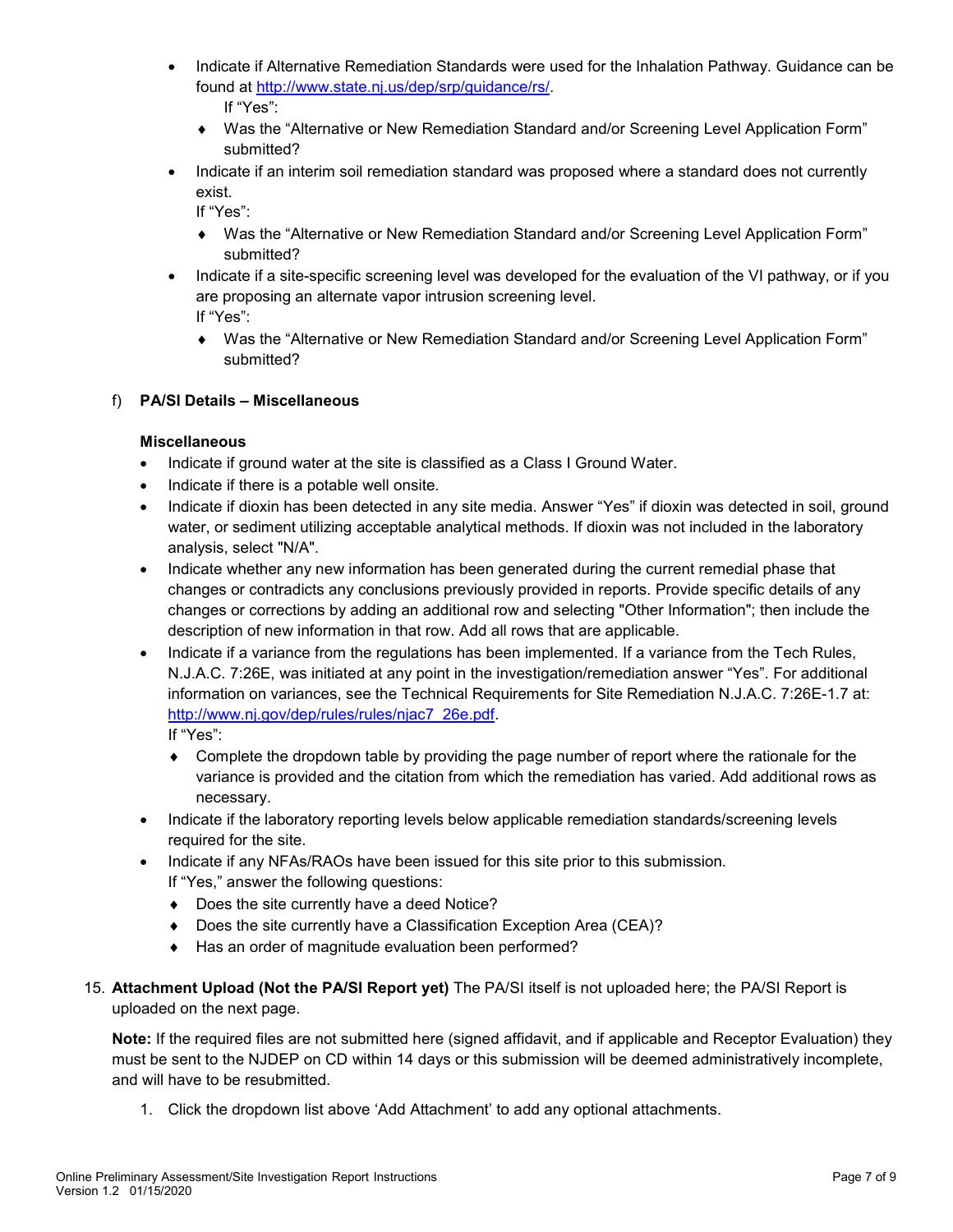- 2. On each row click the 'Browse...' button and navigate to the file to be uploaded and choose it, and click open. The file will take a moment to upload. The Browse button will disappear when the file is finished uploading. When all rows are complete click "Continue" button at bottom of screen.
- 3. If any file fails to upload, click 'Bypass upload'. If you must bypass any attachment your PA/SI submission will not be complete until the attachment is received by NJDEP by mail. The acknowledgement letter will contain a detailed attachment cover page to submit.

#### 16. **Remedial Phase Report Upload (Preliminary Assessment/Site Investigation Report, Maps & Figures, Data Deliverables)**

Upload the Remedial Phase Report on this page. The document can be uploaded as a single file, or split into three sections, the Main Report, Maps and Figures, and Data Deliverables. Each section can be further divided into multiple pdfs if necessary. The NJDEP recommends uploading the data deliverables as a separate file.

- a. To upload the required report, click the 'Browse...' button and navigate to the file to be uploaded, choose it, and click open. The file will take a moment to upload. The Browse button will disappear when the file is finished uploading.
- b. If the report has been divided into more than one file, click on the "Add Attachments" dropdown list to add the additional files. Select the appropriate attachment type then click on the blue "Add Attachment" button (there will be a short wait before the new row appears).
- c. If any file fails to upload, click 'Bypass upload'. If you must bypass any attachment your submission will not be complete until the attachment is received by NJDEP by mail. The acknowledgement letter will contain a detailed attachment cover page to submit. If the complete Remedial Phase Report is not submitted here it must be sent to the NJDEP on CD within 14 days or this submission will be deemed administratively incomplete, and will have to be resubmitted.
- 17. **Certification:** LSRPs enter their PIN number to certify, and click 'Certify'. You may only certify if you have saved your valid LSRP license number to your user profile. You may also only certify if you are a current LSRP of record at the case.
	- a) Read the certification and check off one or both:
		- "I directly oversaw and supervised all of the referenced remediation"; and/or
		- "I personally reviewed and accepted all of the referenced remediation presented herein."
	- b) Answer the challenge question, click submit.
	- c) Enter your Certification PIN and click 'Certify'.

**WARNING:** After clicking "Certify" a Summary page will appear. To ensure a successful submission, wait for the Summary page to appear, then scroll to the bottom and click "Return" before exiting the browser or clicking on any tabs.

**Note:** If another user has prepared the service for the LSRP to certify, as long as you have added the facility to your user profile, you can access services to certify by clicking the 'Certifications' tab in My Workspace. LSRPs can click the 'View' Icon to review the data prior to certifying the submission. Only services that have reached the certification page will appear in the 'Certifications' tab.

- 18. **Summary:** On the Submission Summary page, you will be able to review and print a summary of information entered throughout the service.
- 19. Completed Services appear in My Workspace under My Services Submitted section. Services where another user has prepared the service but the LSRP has only certified will appear in the LSRP's Certifications tab under Certification History.